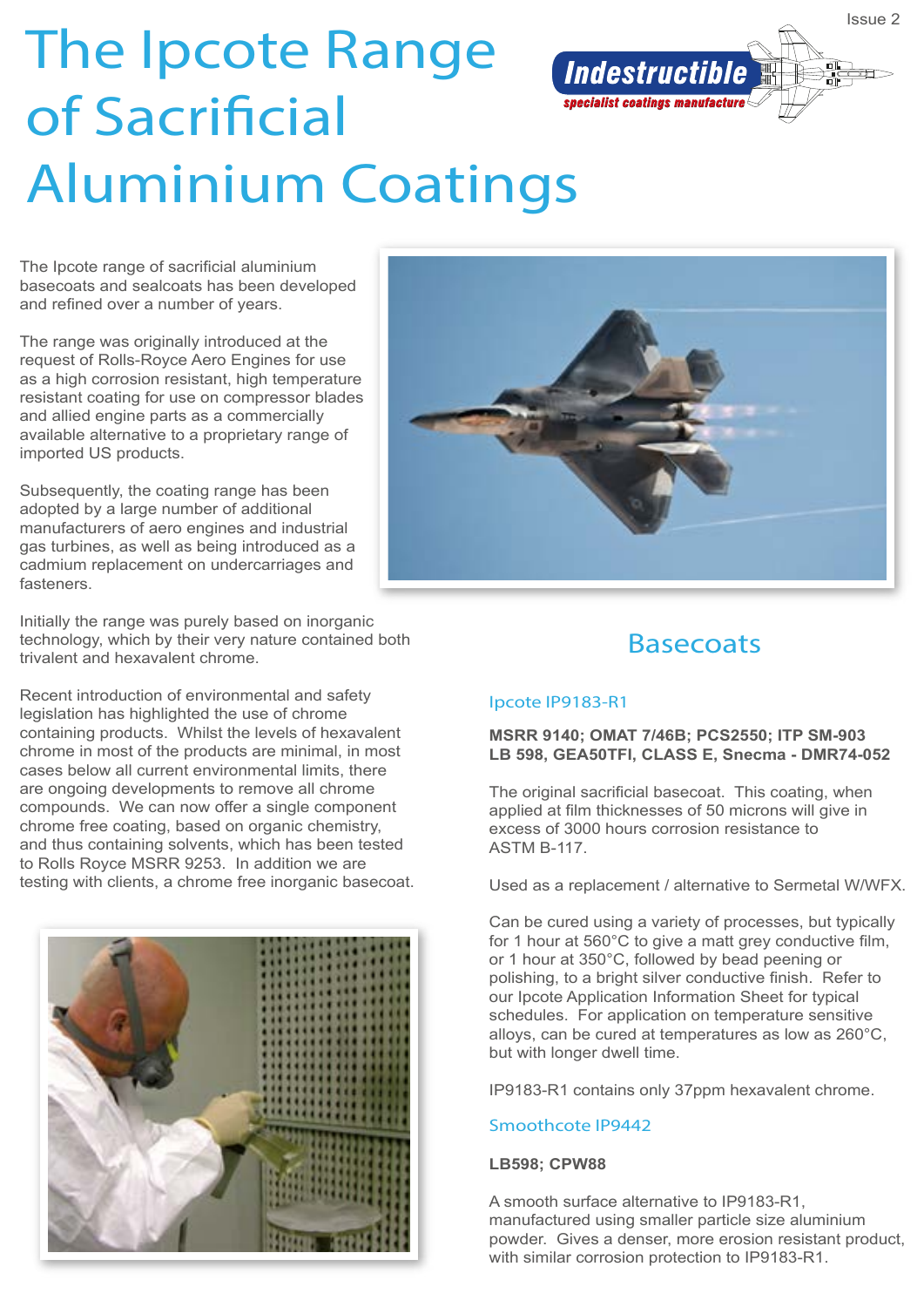

Is easier to apply and produce smooth surface finishes of typically 20-25µ-inches. Smoothcote is cured in the same way as Ipcote, typically RPS 666/1.

Used as an alternative to Sermetal 962/5380/5380DP.

IP9442 contains only 14ppm hexavalent chrome.

### Ipthin IP9356

#### **MSRR 9356; ITP SMM-919; Omat 7/167A**

Thin film version of Ipcote, to allow easy application of film thickness of 12-25 microns. This is of use in areas where tolerances are critical, including intereference fit joints, flanges, bolts, engine mounts, fasteners and dovetails.

Ipthin is processed as standard Ipcote, and is an alternative to Sermetal 709/762/962. Refer to RPS 666/2 for a typical system.

# Chrome Free Systems

#### IP9253-R2 Organic Chrome Free

#### **MSRR 9253**

Originally produced to meet the requirements of Rolls-Royce MSRR 9253, first production quantities, contained chrome anti-corrosive compounds.

Recently reformulated to be totally chrome free. Approved to MSRR 9253, and now under evaluation at Rolls-Royce to MSRR 9140, and by other engine manufacturers as an alternative to chrome containing Ipcote and Sermetal basecoats.

To meet the requirements of MSRR 9253, process in accordance with RPS 666/3. Can also be processed to RPS 666/1 system A to give coatings that pass MSRR 9140. Normally used with chrome free organic sealcoats

## **Sealcoats**

Sealcoats provide an electrically non-conductive barrier coat to the aluminium surface. They have an added benefit of sealing any porosity that may be present in the conductive, sacrificial aluminium basecoat, without detracting from the sacrificial properties. This results in a smoother, harder coating which provides barrier against carbon deposits, etc, extending the useful life of the coating system. Additionally, the smoother surface enhances airflow characteristics, and therefore engine efficiency.

### Ipseal IP9184 Green and Khaki

### **MSRR 9140; OMAT 7/168B/G; LB598; ITP SMM-903; PCS 2550; GEA50TF196, Class F**

High temperature sealing compound used over Ipcote, Ipthin. For use at temperatures in excess of 600°C. Can also been used as a stand alone product, most recently as a one coat system on titanium to give protection against Skydrol at 250°C.

Available in green or khaki, the sealcoat gives a smooth, eggshell finish. Other colours can be manufactured; a black version has been produced for use on agricultural vehicle exhaust systems. Applied and processed typically as per RPS 666/3, to typical thickness of 6-8 microns.

Used as alternative to Sermetal 570A.

Ipseal contains less than 0.6% hexavalent chrome. Blue and black also available.

#### Smoothseal IP9444

#### **MSRR 3010; OMAT 7/262**

Very smooth, thin sealcoat, used over either Smoothcote or Ipcote as an alternative to Sermetal 5380/5380DP.

Gives a smooth, golden finish with excellent surface smoothness with resultant excellent airflow characteristics.



Applied and processed typically as per RPS 666/5. Note that Smoothseal is normally cured at 250°C to retain the golden finish. Normal film thickness 3-5 microns applied in 3-4 very thin coats.

Smoothseal contains less than 0.6% hexavalent chrome. Blue also available.

## IP9447 Smooth Sealcoat Green

Ultra smooth sealcoat, developed to give a very fine surface finish.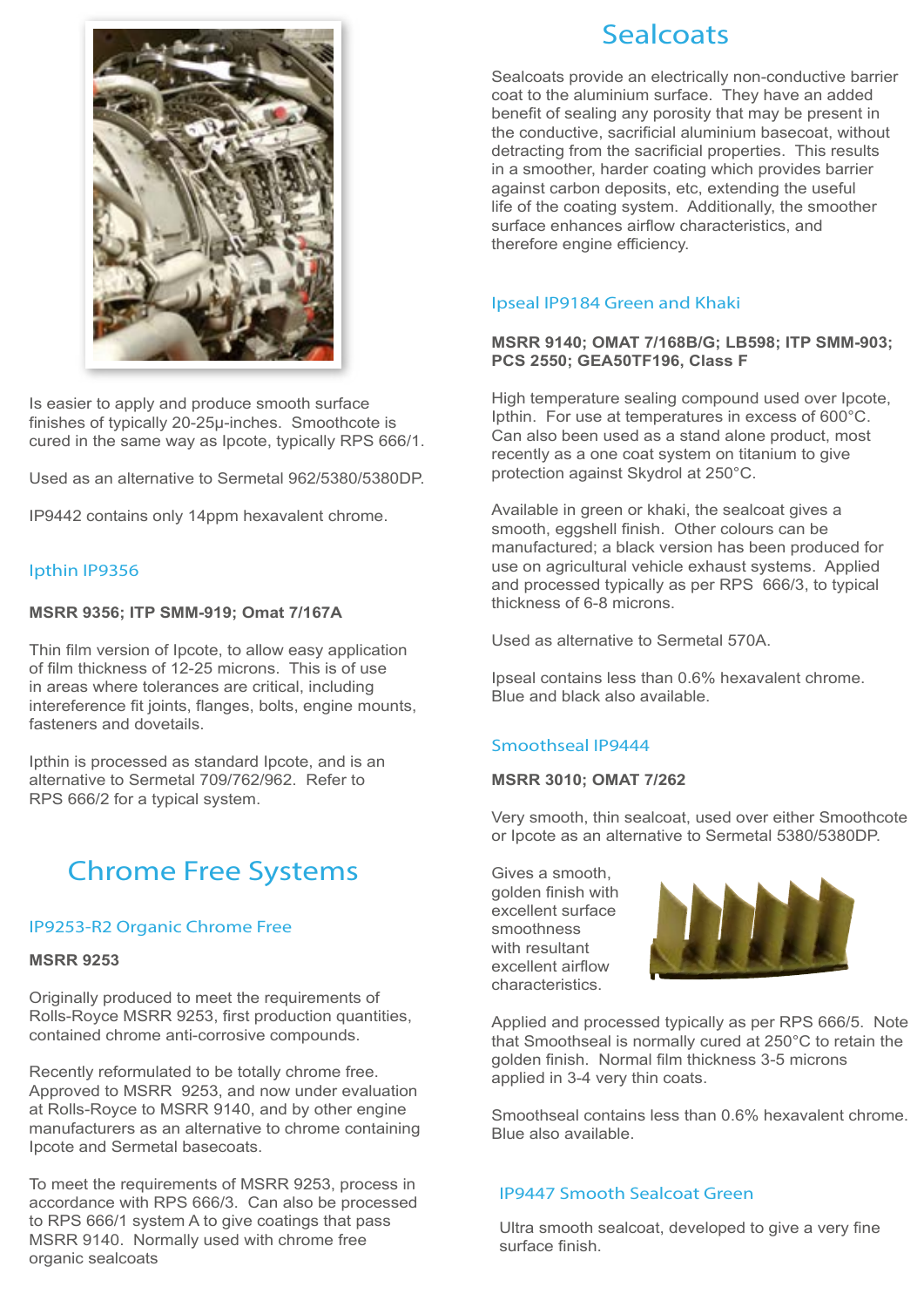## Organic Sealcoat IP46-2125

Newly developed totally chrome free khaki coloured sealcoat, for use over any basecoat in the Ipcote range, but usually in conjunction with Organic Ipcote IP9253-R2.

Used as a chrome free alternative to Ipseal IP9184 and Sermetal 570A.

Applied as a thin seal, typically 4-8 microns. Processed as per RPS 666/3. Blue also available.

#### Organic Sealcoat Blue IP1949

#### **PWA 595**

Chrome free, heat and corrosion resistant sealcoat developed specifically for Standard Aero to give a very fine surface finish. Usually applied as a thin film and processed at 350°C (660°F) for 30 minutes.

Will also pass to CPW 563.

#### CF600

#### High Temperature Chrome Free Smooth Sealcoat

Recently developed high temperature (up to 600°C) clear sealcoat, Chrome free as an alternative to IPSEAL & Smoothseal. Recently tested over IP9442 smoothcote (560°C processed) to give a surface profile <15µin at 30 thou cut off. To be used in conjunction with both organic and inorganic chrome free basecoats as a totally chrome free smooth coat system.





#### Organic Sealcoat J900

#### **CPW 563**

Developed for use as a chrome free alternative sealcoat for use on Pratt & Whitney Canada range as an alternative to the 5380 range; Smoothseal.

Applied as a thin coat at typically 4-8 microns, J900 is processed at 190°C for 1 hour.

# Diffusion Products

Allied to the Ipcote range, by nature of their basic chemistry, but used in areas where higher temperature and corrosion resistance are required.

## Ipal IP1041

#### **MSRR 1041; OMAT 7/129A**

Aluminium Silicon Ceramic diffusion coating, formulated for higher temperature corrosion protection and excellent oxidation and sulphidation protection.

Used for example on turbine blades in aero engines and industrial gas turbines and nozzle guide vanes.

Approved alternative to Sermaloy J.

Applied and processed as per RPS 603, which includes diffusing under argon at 885°C, up to the solutioning temperature of the base metal.

#### CF IP DIFF

Recently developed Chrome Free Diffusion Coating, as an alternativeto IPAL and Sermalloy J. Processing is Similar to current Chrome containing versions Currently undergoing field trials with several UK & European users